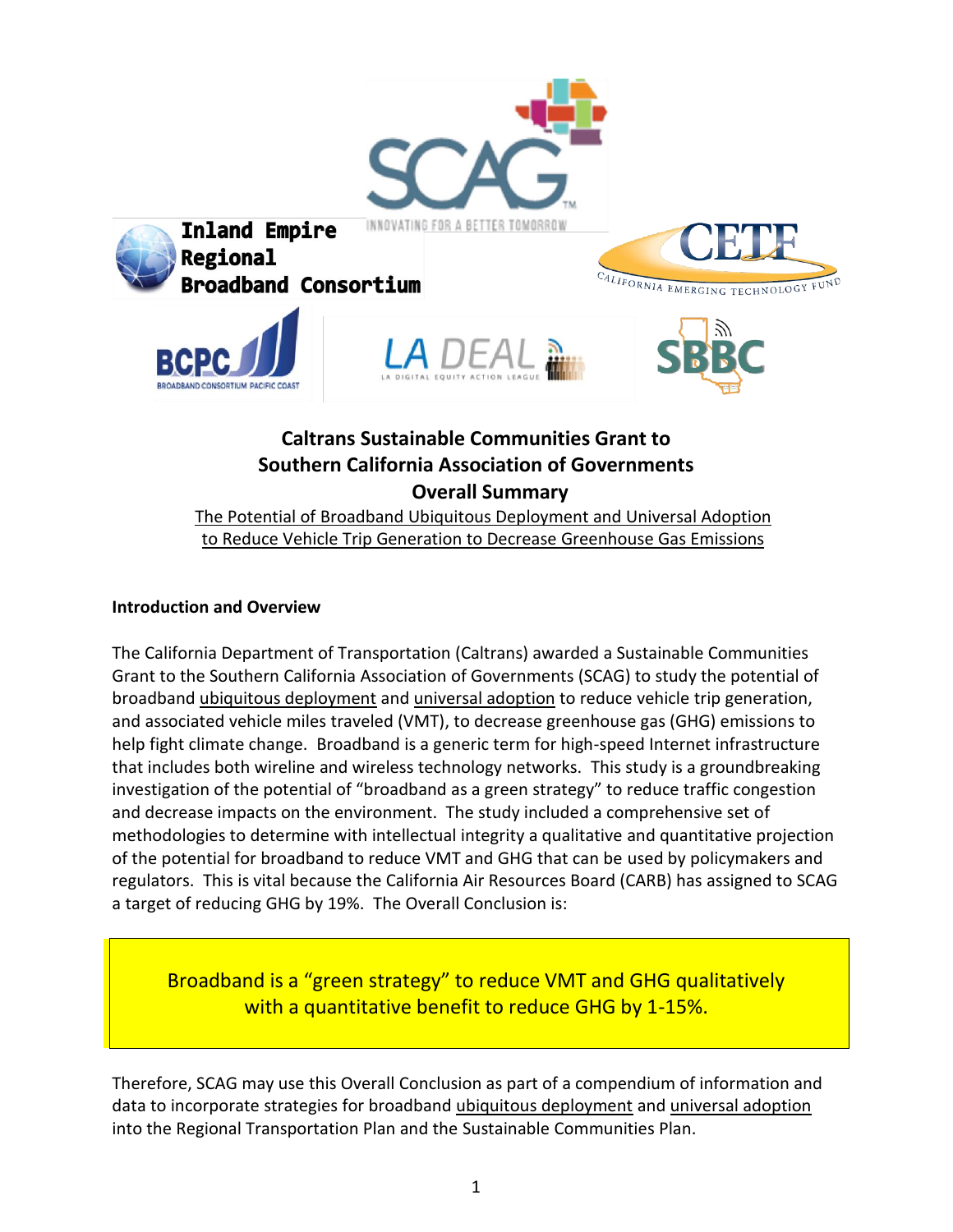#### **Study Research Partners and Scope of Work**

The Caltrans Grant supported a Scope of Work that included SCAG and Civic Leadership Partners with expertise in closing the Digital Divide (the Challenge) through Digital Inclusion (the Process) to achieve Digital Equity (the Result). The Civic Leadership Partners included the 4 Regional Broadband Consortia (RBCs) funded by the California Public Utilities Commission (CPUC) in the SCAG Region and the California Emerging Technology Fund (CETF). The Civic Leadership Partners were responsible for: Data Collection; Community Outreach (including the establishment of an Expert Advisory Committee); Community Engagement and Stakeholder Surveys and Convenings; and Focus Groups and Surveys. The Grant also supported engagement of Technical Consultants to analyze Socio-Economic Data and Transportation System Performance Data.

#### Civic Leadership Partners

- ❖ Inland Empire Regional Broadband Consortium (IERBC)
- ❖ Broadband Consortium of the Pacific Coast (BCPC)
- ❖ Los Angeles Digital Equity Action League (LA DEAL)
- ❖ Southern Border Broadband Consortium (SBBC)
- ❖ California Emerging Technology Fund (CETF)

## Technical Consultants

- ❖ Magellan Advisors
- ❖ DKS Associates

The Expert Advisory Committee was composed of 25 highly-respected professionals with an extraordinary spectrum of knowledge and experience collectively to ensure the integrity of the study methodologies and to peer review the findings and conclusions. Attached is a roster of the Expert Advisory Committee, which met 5 times, including a Peer Review Subcommittee. The Expert Advisors also reviewed interim work products to provide feedback and input.

It should be kept in mind that the Caltrans Grant with the original Scope of Work was awarded before the COVID-19 pandemic and issuance of emergency shelter-in-place orders. Thus, all activities that were planned to be in-person had to be revised to implement approximately equivalent approaches to obtain comparable results. SCAG, Civic Leadership Partners, and Technical Consultants were able to pivot and adjust to complete the study successfully.

## **Study Research Findings**

The Technical Consultants presented their analyses and conclusions in a Final Report titled Transportation Broadband Strategies to Reduce VMT and GHG which is Attachment A. The Technical Consultants concluded that the potential to reduce GHG emissions is 1-15%.

The Civic Leadership Partners research methodologies and findings are summarized below and the work products are inventoried in Attachment B. All of the results confirm there is a tangible potential to reduce vehicle trips with associated VMT and GHG through broadband ubiquitous deployment and universal adoption. The actual realized percentage of GHG reduction will depend upon the level and intensity of proactive leadership from the public and private sectors.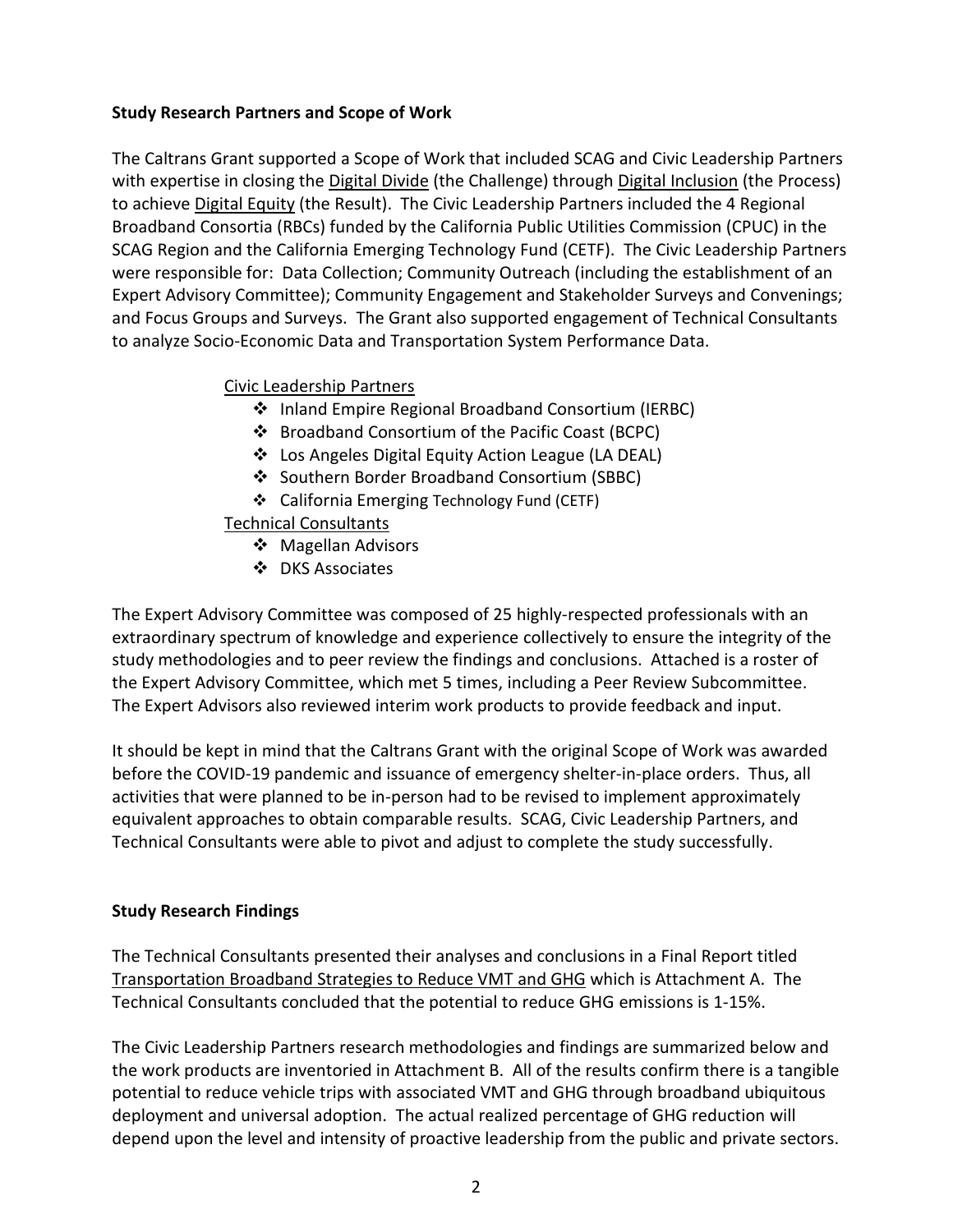## **Summary of Data Collection**

The Regional Broadband Consortia (RBCs) and California Emerging Technology Fund (CETF) gathered the following data to inform the study. All of the data collected indicate a willingness by residents to reduce vehicle trips with significant segments still unconnected (not online) and/or underconnected (smartphone only) who would reduce trips if feasible.

- Broadband and Environmental Benefit Data and Literature Report Martha van Rooijen, Executive Director, Inland Empire Regional Broadband Consortium
- 2021 Statewide Survey on Broadband Adoption Conducted by the University of Southern California (USC) and Sponsored by CETF
- Report on the Digital Divide: Deep Analysis of American Community Survey Census Data Jamshid Damooei, Ph.D., (Damooei Global Research), California Lutheran University
- Online Access for Residents Receiving Medi-Cal, CalFresh, School Lunch Program Benefits Regional Broadband Consortia Outreach to Counties and County Offices of Education
- Collection of Other Relevant Studies Regional Broadband Consortia Identification and Analysis of Other Relevant Data

#### Broadband and Environmental Benefit Data and Literature Report

This report, prepared by Martha van Rooijen, IERBC Executive Director, is a comprehensive review of all research literature and published articles about the relationship between vehicle trip reduction and decreases in GHG. It is a foundational work product required for the Caltrans Grant. The report is organized in 5 Sections:

- 1. Foundational Reference Documents for Caltrans Broadband Grant
- 2. California Specific Reports and Data (VMT, GHG, Broadband)
- 3. National Data, Articles, Research
- 4. Industry Centric Information
	- ⎯ Telecommuting
	- Telehealth
	- ⎯ Distance Learning
	- Broadband Internet of Things
	- Energy
- 5. Online Data Tools

Major observations from the literature review include:

• There is data and research available supporting the use of the Internet based technologies to reduce VMT and GHG, yet there has been no significant rally from leadership, nor from business and government agencies, to strongly support or promote telecommuting, and other online services, as a high-value TDM strategy.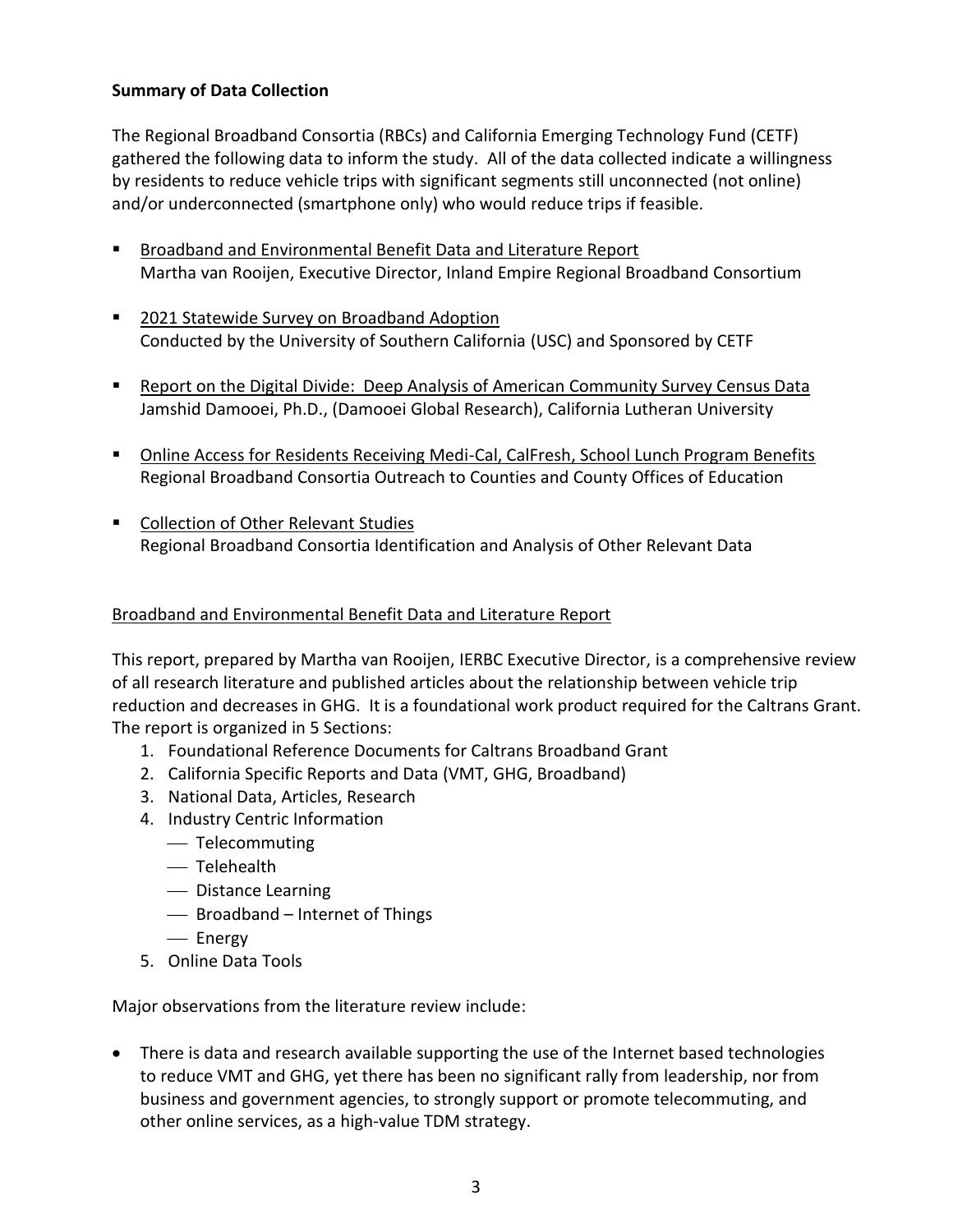- The average person is not hearing about new innovative TDM policies and programs that focus on telecommuting, telehealth, and distance learning based on technology advancements derived from higher Internet service in order to reduce VMT, GHG and, ultimately, benefit climate change or other quality of life issues. The studies are not being elevated in public policy making.
- Although, the majority of the research over the past 20 years concludes it is clear telecommuting, made possible from increased and higher quality internet service, will reduce traffic congestion, VMT, and GHG, the rate of telecommuting has been stable at about 5% of all workers, including the self-employed and farmers.
- The instant drain on broadband service from all of these sectors moving online so suddenly, even in areas that had been perceived as served somewhat adequately, brings attention to the need to pursue higher level broadband service, and to start outlining as many benefits as possible of doing so, including the reduction of VMT and GHG to improve traffic congestion and the environment.
- It is therefore timely to be studying the concept of connecting broadband planning and deployment to transportation investments as a TDM strategy. It will be relevant to the community to be looking at how online activities, such as telecommuting and telehealth, that are possible through strong, reliable, and reasonably priced Internet service, could be utilized as a robust TDM strategy resulting in reduced VMT and GHG.

Examples of research literature and published reports informing these observation are:

*Understanding Travel Behavior Report*  Federal Highway Administration (FHWA) University of California, Berkeley – Transportation Sustainability Research Center Booz Allen Hamilton, March 2016 Abstract:This report presents a research scan of the state of knowledge in transportation, with 249 cited references and studies, to enhance understanding of travel behavior and various influencing factors on future travel. The report discusses emerging information technology and its impact on new mobility options. Reference: [https://www.fhwa.dot.gov/policy/otps/travel\\_behavior\\_research\\_scan.pdf](https://www.fhwa.dot.gov/policy/otps/travel_behavior_research_scan.pdf0)

*Does Telecommuting Reduce Vehicle Miles Traveled?* 

University of California, Davis, Department of Civil and Environmental Engineering Institute of Transportation Studies, July 2004

Abstract**:** This study examines the impact of telecommuting on passenger vehicle-miles traveled (VMT) through a multivariate time series analysis of aggregate nationwide data spanning 1966-1999 for all variables except telecommuting, and 1988-1998 for telecommuting. The study assessed the change in annual VMT per telecommuter as well as VMT per telecommuting occasion, *for 1998*. The models suggest that telecommuting reduces VMT, with 94% confidence. Together with independent external evidence, the results suggest a reduction in annual VMT on the order of 0.8% or less. Reference:<https://escholarship.org/uc/item/74t9663f>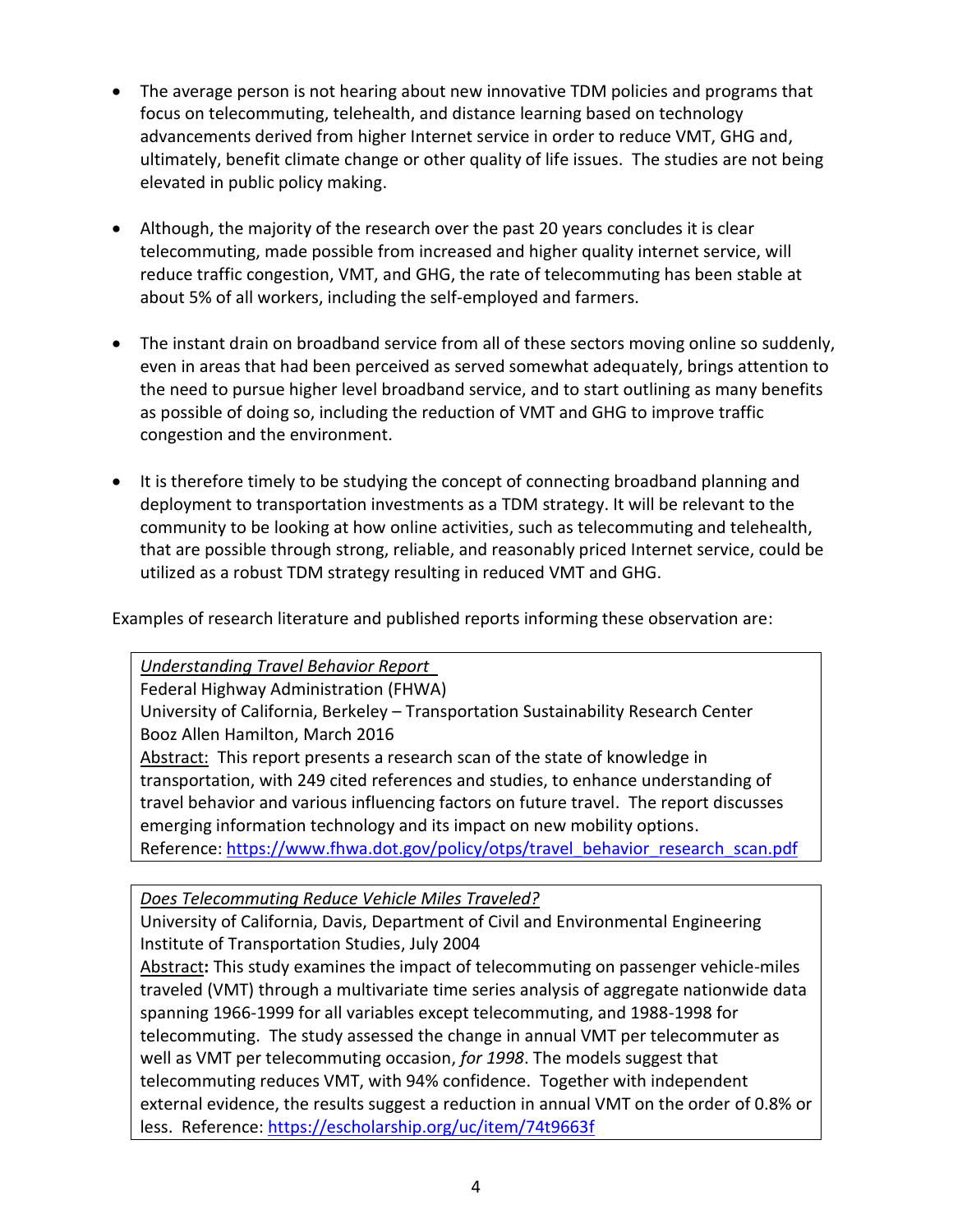*Employer Transportation Demand Management (TDM) Programs* 

Oregon Department of Transportation, Mosaic Transportation Planning Tool and Framework, 2010

Abstract**:** Employer TDM programs help meet local goals for vehicle miles traveled (VMT) and congestion reduction, environmental stewardship, and quality of life. The Oregon Dept. of Transportation includes Telecommuting as part of recommended TDM programs. Reference: [https://www.oregon.gov/ODOT/Planning/](https://www.oregon.gov/ODOT/Planning/Documents/Mosaic-Employer-based-TDM-Programs.pdf)

*Review of the Literature on Telecommuting & Its Implications for Vehicle Travel and Emissions,* Resources for the Future, Washington D.C., December 2010 Abstract:A review of 20 empirical studies of telecommuting, all of which focus on the trip reduction perspective. The studies include earlier ones with smaller datasets, such as some pilot studies of individual employers, and more recent studies based on broader surveys of both telecommuters and non-telecommuters.

Although an individual telecommuter may experience a sharp reduction in VMT, total benefits depend on how many people are telecommuting, how often they are doing so, and the duration of telecommuting. Note: Review included analyzing data from a 2002 SCAG Survey of telecommuters and non-telecommuters*.*

## 2021 Statewide Survey on Broadband Adoption

The Statewide Survey on Broadband Adoption was established by CETF in 2008 and conducted by independent research institutions to interview approximately 1,600 California households representative of overall population. The 2021 Statewide Survey was conducted by USC and included new questions specifically designed to provide data for the Caltrans Grant study regarding the willingness of residents to reduce vehicle trips by using the Internet. This work product (sample of 1,650 households) is an in-kind contribution (\$225,000) to the study.

Major relevant findings from the 2021 Statewide Survey on Broadband Adoption are:

- Southern California is catching up with statewide broadband adoption rates, but has significant potential to get more households online that can result in vehicle trip reduction.
	- ⎯ Statewide Broadband Adoption Rate: 91% (6% Smartphone Only) 9% Unconnected
	- Los Angeles County Region: 89% (8% Smartphone Only) 11% Unconnected
	- ⎯ Inland Empire Region: 92% (5% Smartphone Only) 8% Unconnected
	- $\sim$  Orange and San Diego Counties Region: 89% (3% Smartphone Only) 11% Unconnected
	- Low-Income Households: 82% (11% Smartphone Only) 18% Unconnected
	- ⎯ Latino Households: 84% (8% Smartphone Only) 16% Unconnected
	- ⎯ Spanish-Speaking Households: 75% (10% Smartphone Only) 25% Unconnected
	- ⎯ Seniors 65 Years or Older: 77% (5% Smartphone Only) 23% Unconnected
	- High School Non-Graduates: 63% (12% Smartphone Only) 37% Unconnected
- 53% respondents prefer to work remotely 3-5 days per week. 31% prefer to work remotely fulltime. Only 18% would chose traditional in-person workplace.
- However, 57% identified as "essential workers" with less ability to work remotely.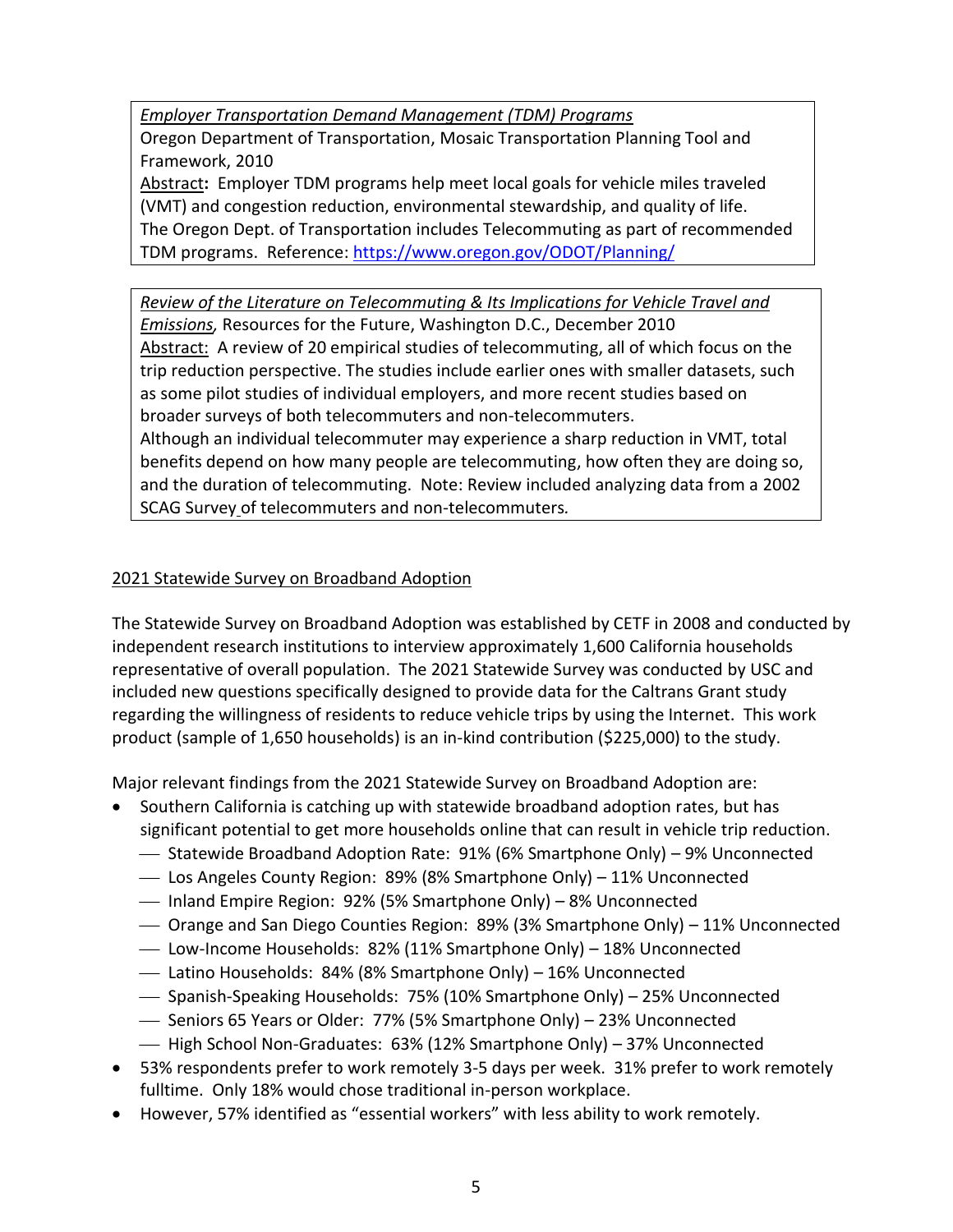- Majority of low-income households (62%) are not aware of affordable broadband offers: only 38% are aware and just 24% of those households have subscribed (a net 9%).
- 95% Respondents say distance learning and telehealth will replace some vehicle trips.
- Los Angeles County shows the lowest level of telehealth participation at 46%. The Bay Area shows the highest level of telehealth engagement at 58%, followed in descending order by the Inland Empire, Orange and San Diego Counties and the Central Valley.

*"These 2021 Statewide Survey findings build momentum for the deployment of high‐speed internet infrastructure so that we can not only offset vehicle trips, reduce greenhouse gas emissions, and relieve traffic congestion, but ultimately provide all of our communities equitable access to healthcare and the education that the internet provides."*  Kome Ajise, Executive Director, Southern California Association of Governments

## Report on the Digital Divide: Deep Analysis of American Community Survey Census Data

This report is an extensive analysis of census data to determine associations between socioeconomic demographic factors and the Digital Divide, which identifies specific zip codes that comprise a roadmap for both ubiquitous deployment and universal adoption, especially outreach to get online all low-income households with appropriate computing devices. All RBCs contributed to the study conducted by Jamshid Damooei, Ph.D., (Damooei Global Research), California Lutheran University, to provide detailed data for their respective County or Counties.

Highlights of the study findings include:

- The impact of poverty is undeniable and is an impediment to progress. Lower educational performance is highly correlated with the level of household income. Having access to the Internet and the ability to use the necessary devices with high performance is, and will remain, a condition for receiving quality educational services.
- There are a large number of zip codes for which more than 30% of the households pay more for Internet service than is considered "affordable" in relation to income. Within these zip codes 65% of the households have a affordability problem.
- Latinos are at a far greater disadvantage than the white-alone ethnic group.
- Los Angeles County has the greatest severity of unaffordability.
- Imperial County is also faced with a disproportionate level of problems and obstacles.

## Online Access for Residents Receiving Medi-Cal, CalFresh, School Lunch Program Benefits

A major facet of investigation to determine the potential to reduce vehicle trips through broadband ubiquitous deployment and universal adoption is to assess the feasibility for those who are unconnected or underconnected, most of who are low-income households, to reduce vehicle trips. There are "3 big populations" who are unconnected and underconnected; they are households eligible for: Medi-Cal; CalFresh; National School Lunch Program (NSLP). A proxy for the untapped potential to reduce trips is the number (and percentage) of email addresses on file with responsible Public Agencies for these 3 big populations eligible for public assistance.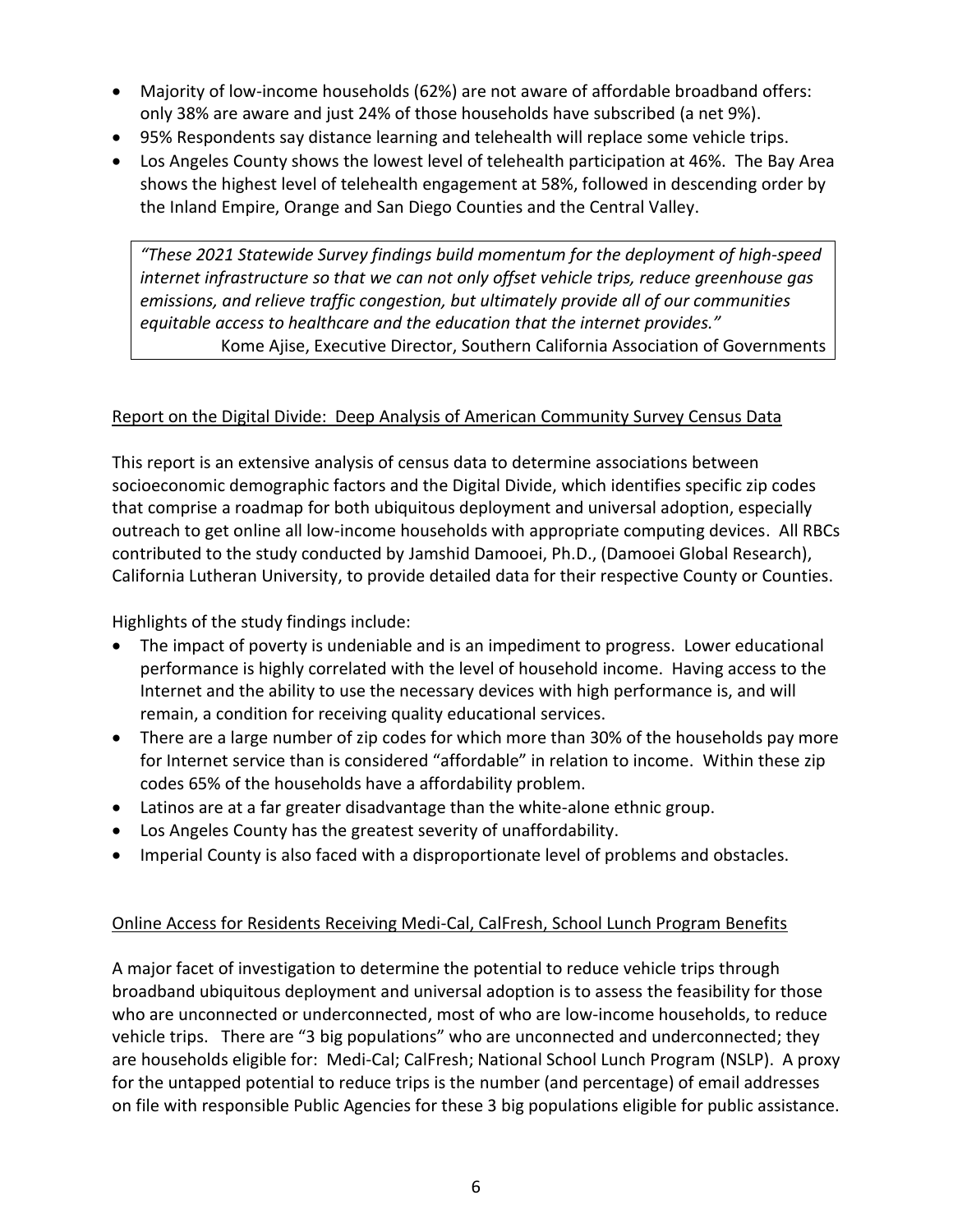Each RBC reached out to their respective: (a) County or Counties to obtain data regarding Medi-Cal and CalFresh recipients; and (b) County Office of Education (COE) regarding NSLP students. The RBCs also requested information re NSLP students from large School Districts. USC estimates that 2.55M households in the SCAG Region were eligible for the Emergency Broadband Benefit (EBB) Program and, therefore, at least this many households are eligible for the new Affordable Connectivity Program (ACP). It is axiomatic that: (1) If low-income households are not online, then they cannot use the Internet to offset vehicle trips; and (2) If public agencies do not collect email addresses for households receiving public assistance, then they cannot communicate with them online to help reduce vehicle trips.

The following are the overarching observations from this data collection effort:

- Public Agencies generally don't obtain email addresses of recipients and don't communicate online with public assistance HHs. However, once engaged, Public Agencies are willing to consider changing policies and practices
- The collection and availability of email addresses online varies by County:
	- ⎯ Imperial County: 20%-27%
	- ⎯ Inland Empire (Riverside and San Bernardino Counties): 1%-18%.
	- Los Angeles County: 36% Medi-Cal; 53% CalFresh
	- ⎯ Ventura County: 41%-52%
- Public Agencies could reduce vehicle trips for 50%-80% recipients if they collected email addresses (and assisted households without email addresses to get connected with affordable home Internet service such as ACP), and proactively communicated online with recipients.

## Collection of Other Relevant Studies

The Broadband Consortium of the Pacific Coast (BCPC) shared an analysis of Ventura County census data by Dr. Damooei regarding the nature of the Digital Divide and disadvantaged households which showed a lot of value from a deep dive into census data. Thus, each RBC contributed to a deep analysis of the census data for their County or Counties, as reported above.

Another example of other relevant studies identified by RBCs is that the Los Angeles Digital Equity Action League (LA DEAL), for which the Los Angeles County Economic Development Corporation (LAEDC) is the fiscal agent, conducted community questionnaires in the City of Lynwood and the unincorporated community of Willowbrook and found that low-income residents were paying approximately 5.2% of their public utility expenditures for home Internet service, which exceeds the national guidelines of 2%. This finding aligns with the study by Dr. Damooei.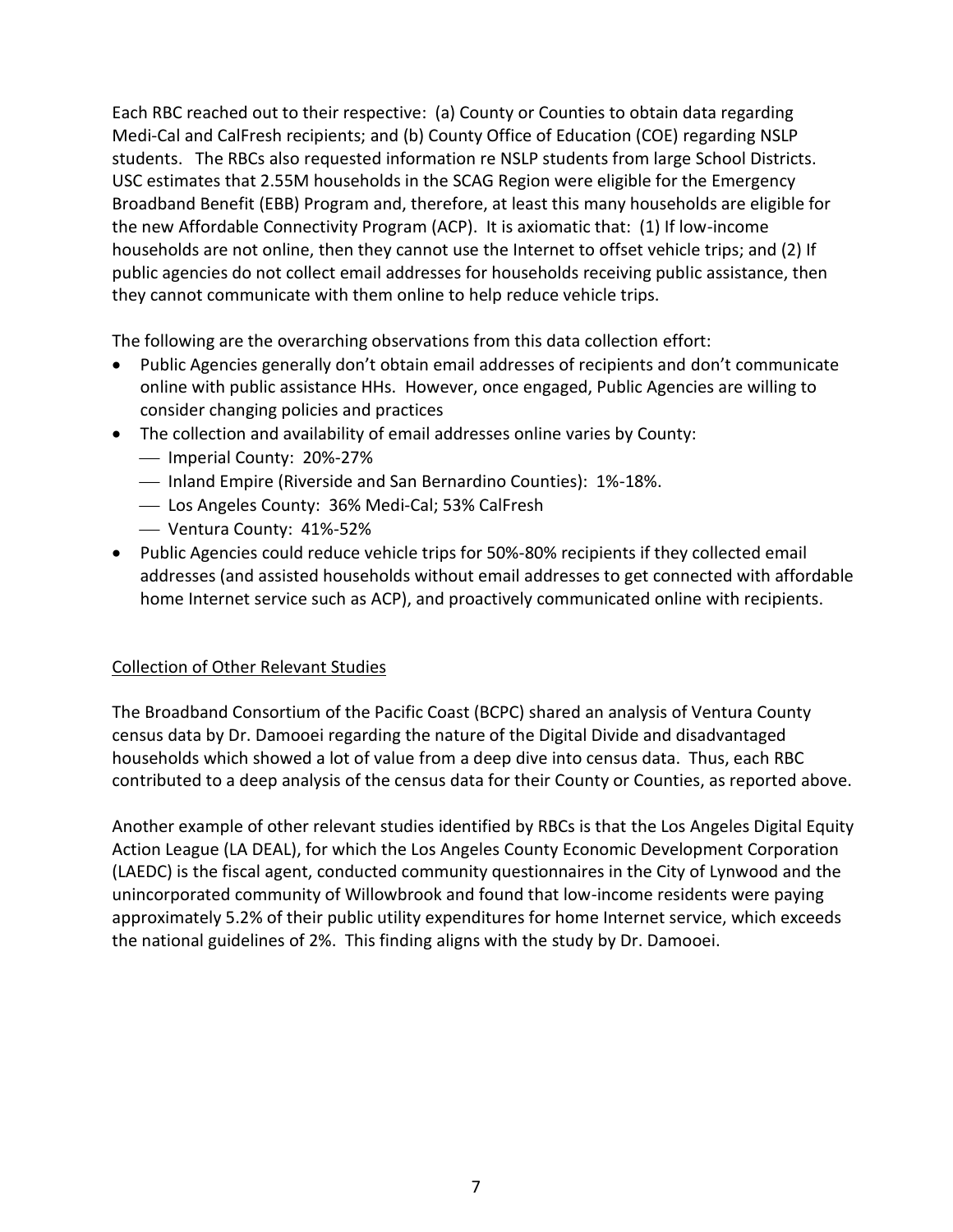## **Community Engagement, Stakeholder Surveys and Stakeholder Forums**

#### Description of Methodology

CETF and the RBCs developed a comprehensive Stakeholder Survey which was approved by SCAG. To achieve comparable stakeholder input as envisioned in the original Work Plan, each RBC committed to obtaining 15 Surveys from each of 3 Primary Stakeholder Groups for a total of 45 Surveys and no less than 180 Surveys in the SCAG Region:

- ⎯ Private-Sector Business
- $-$  Public Agency or Service Provider
- ⎯ Education or Health Organization

Each RBC identified a target list of at least 15 Leaders in each Primary Stakeholder Group and distributed the Survey directly to them as well as to all their contacts. A total of 210 Surveys representative of the Primary Stakeholder Groups were obtained with a good cross-section geographically from the SCAG Region.

#### **Findings**

The complete findings from the Stakeholder Surveys are included in Attachment B. The following are the highlights most relevant for the promulgation of public policy:

- All Stakeholders support a level of remote working; hybrid and flexible work arrangements are preferred, rather than a specific number of days weekly.
- Private-Sector Business Leaders identified their top strategy to reduce trips as "Construction of high-speed internet infrastructure throughout the region to connect all locations." followed by "Employer Tax Credits to implement Telecommuting."
- Public Agencies or Service Providers and Education or Healthcare Leaders identified their top strategy as, "Assisting clients, customers, students and patients with securing affordable home internet service and a computing device."
- Overall, "Policymakers" in each Primary Stakeholder Group are taking a lead in identifying top trip reduction strategies with "Policy Advisors" either slightly ahead of them or having to catch up to the Policymakers, depending on the Stakeholder Group.
- Lack of high-speed Internet infrastructure limits the number of employees who can work remotely for all Stakeholder Groups: 40.6% Private-Sector Business; 50.6% Public Agencies or Service Provider; and 56.4% Education or Health Organization.
- There is potential for additional vehicle trip reduction among all Primary Stakeholder Groups.
- Top-Rated Strategies for reducing vehicle trips reflect need for both "deployment" and "adoption"—both high-speed Internet infrastructure and assistance to get all households online with affordable home Internet service and a computing device.

All respondents to the Survey were invited to an online Stakeholder Forum to discuss the results and explore strategies for reducing vehicle trips to reduce GHG and help fight climate change. The results of the Stakeholder Forums are summarized as part of the record for the Grant. Overall, the Stakeholder Forums underscored the value of engaging Civic Leaders to think together about actions to reduce vehicle trips to help fight climate change.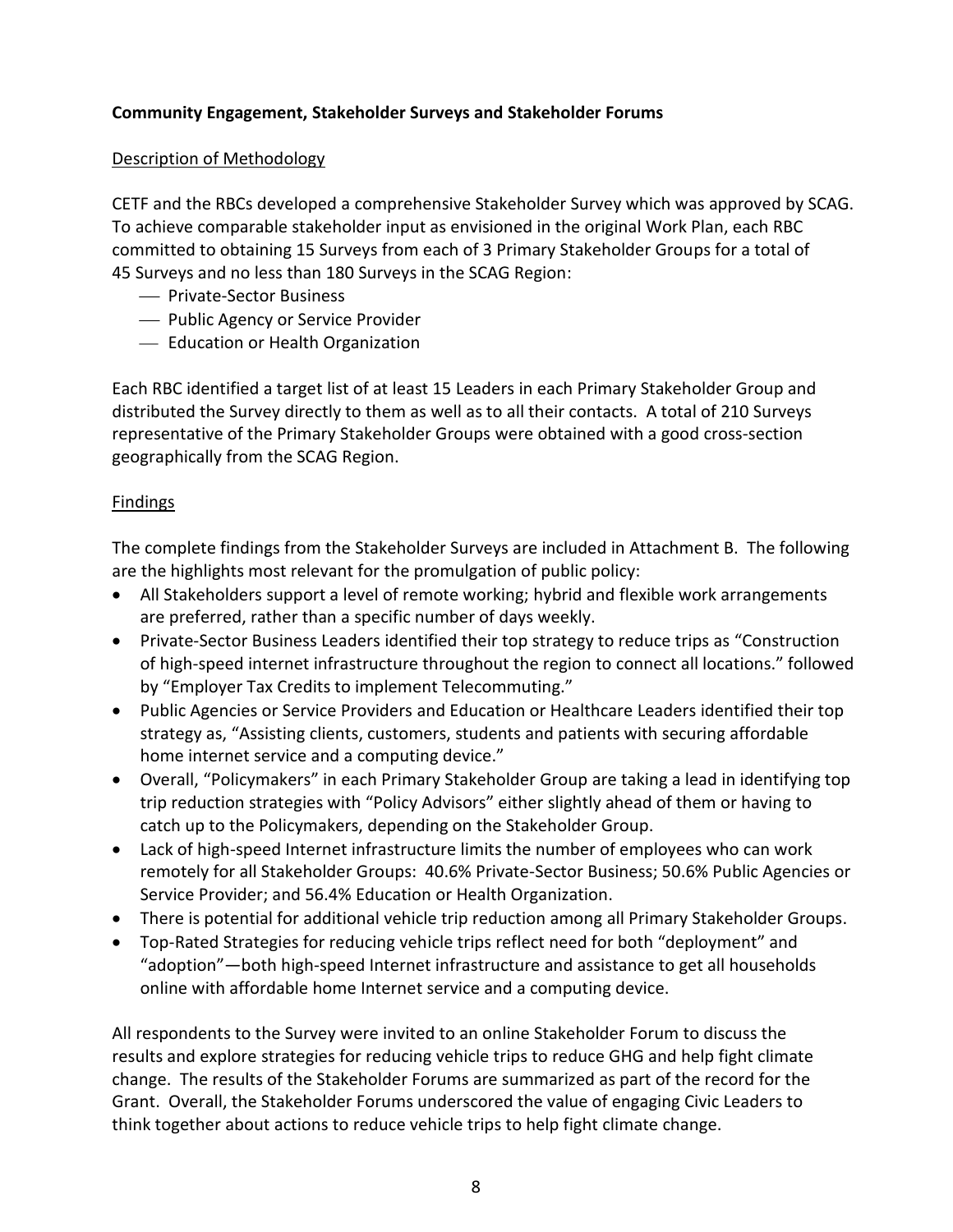#### **Focus Group Interviews**

#### Description of Methodology

CETF and the RBCs developed a Focus Group Interview Questionnaire and Guide to obtain input from at least 20 low-income households in each area, or at least 80 Interviews in the SCAG Region. The purpose of the Interviews was to assess the willingness of low-income households to reduce vehicle trips if they were connected at home to high-speed Internet service at an affordable price with sufficient digital proficiency. To achieve comparable input as in-person Focus Groups envisioned in the original Work Plan, each RBC committed to conducting at least 10 Interviews from 2 distinct and geographically-diverse segments of low-income residents. Interviewees were provided a \$20 gift card for participating. As a result, a total of 91 Interviews were completed.

## Findings

The complete findings from the Focus Group Interviews are included in Attachment B. The following are the finding highlights most relevant for the promulgation of public policy:

- The majority (74.7%) of low-income households interviewed who are connected to the Internet pay more than \$25 per month. Only 20.9% subscribe to an affordable offer.
- Less than 20% of those not subscribing to an affordable home Internet service have heard about an affordable offer (such as EBB or ACP, LifeLine, or ISP offers).
- For those interviewed households aware of affordable offers but who had not subscribed, only 1% said the offers were too costly. The most-frequently cited reason (12.1% of households interviewed) was that it was unclear how to sign up, followed by: lack of trust in the ISPs; had been upsold; and didn't get sufficient help from ISPs.
- Interviewed households rated the importance of the following factors or assistance in subscribing to home Internet service (on a scale of 1-5, with 5 being the highest):
	- ⎯ Affordable Home Internet Service: 3.38
	- ⎯ Improved Internet Infrastructure: 3.35
	- Affordable Computer: 1.67
	- ⎯ Digital Literacy Training for Family: 1.25
- Significant percentages of interviewed households said they could reduce vehicle trips by being connected to the Internet, ranging from 70.3% for paying bills to 20.9% for getting public benefits.

Overall, the Focus Group Interviews confirmed that there is a significant potential to reduce vehicle trips by getting online all low-income households with ubiquitous deployment and universal adoption, notwithstanding the fact lower-income residents are disproportionately classified as essential workers with less flexibility to work remotely. Low-income residents recognize the potential to reduce vehicle trips for a wide range of purposes aside from work. However, there needs to be both improved deployment of high-speed infrastructure into highpoverty census tracts and substantive assistance for low-income households to achieve broadband adoption, including: (a) increased public awareness about available affordable home internet service, such as ACP; (b) computing devices; and (c) digital literacy training.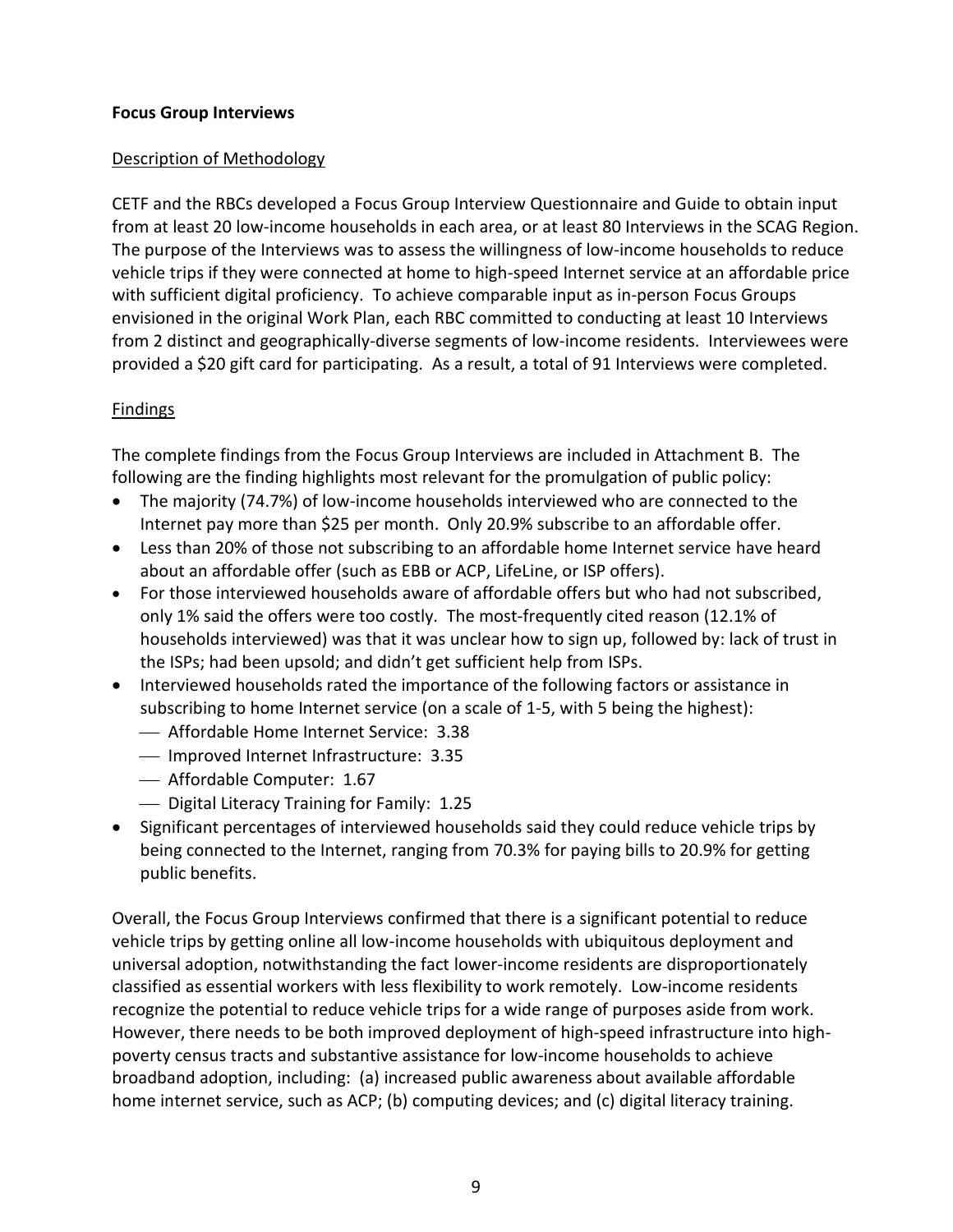#### **Overall Observations and Conclusions**

All of the activities associated with this study reveal an emerging sense of a "new normal" among stakeholders and residents that access to the Internet is essential and that Digital Equity is an imperative. Further, all of the data collection and analysis by the Technical Consultants and Civic Leadership Partners conclude there can be tangible reduction in vehicle trips and associated decreases in VMT and GHG as a result in broadband ubiquitous deployment and universal adoption. However, the amount of GHG decrease to help address climate change that can be derived from broadband "as a green strategy" depends on policy and practice leadership from public and private stakeholders through a focused initiative with quantified goals.

The following are the 10 Overall Observations and Conclusions:

- There are high levels of interest, engagement, and urgency by stakeholders with an imperative to develop both regional and local broadband strategies.
- There is a need for a regional strategy to include and embrace local governments that are willing to work together on middle-mile and last-mile deployment and adoption.
- All sectors in the SCAG region support a level of remote working, with a preference for hybrid and flexible work arrangements rather than a specific number of days each week.
- The private sector identified the top strategy to reduce trip generation as "Construction of High-Speed Internet Infrastructure Throughout the Region to Connect All Locations".
- The private sector next top-rated strategy is "Employer Tax Credits to Implement Telecommuting".
- Public Agencies, Service Providers, Education, and Healthcare Sectors Identified the top strategy to reduce trip generation as "Assisting Clients, Customers, Students and Patients with Securing Affordable Home Internet Service and a Computing Device".
- Land use planning must accommodate broadband as part of essential infrastructure and community amenities to ensure public safety and quality of life. This will require land use planners and regulators to think about incorporating broadband into all new projects to help reduce trip generation and ensure Digital Equity.
- Low-income individuals, who are more likely to be frontline "essential" workers and have less opportunity to work remotely, could reduce trips and VMT with more awareness and education about how to access affordable home Internet services and sufficient digital skills proficiency to navigate the Internet to access services.
- There is still a need for more education with both the public and private sectors to optimize vehicle trip generation. People are just now beginning to "connect the dots" between broadband and air quality.
- Caltrans and CARB should jointly fund additional analysis to refine the estimate of the potential for decreasing GHG emissions through reduction of trip generation because of broadband ubiquitous deployment and universal adoption.

These Overall Observations and Conclusions point to "push" and "pull" strategies for both broadband deployment and adoption. The concept of "push" relates to public and private policy to provide an external force to change practice. The concept of "pull" relates to public and private organizational internal practices to shape and reinforce policy to become the "norm" or societal culture. The following Recommendations embrace both "push" and "pull" strategies.